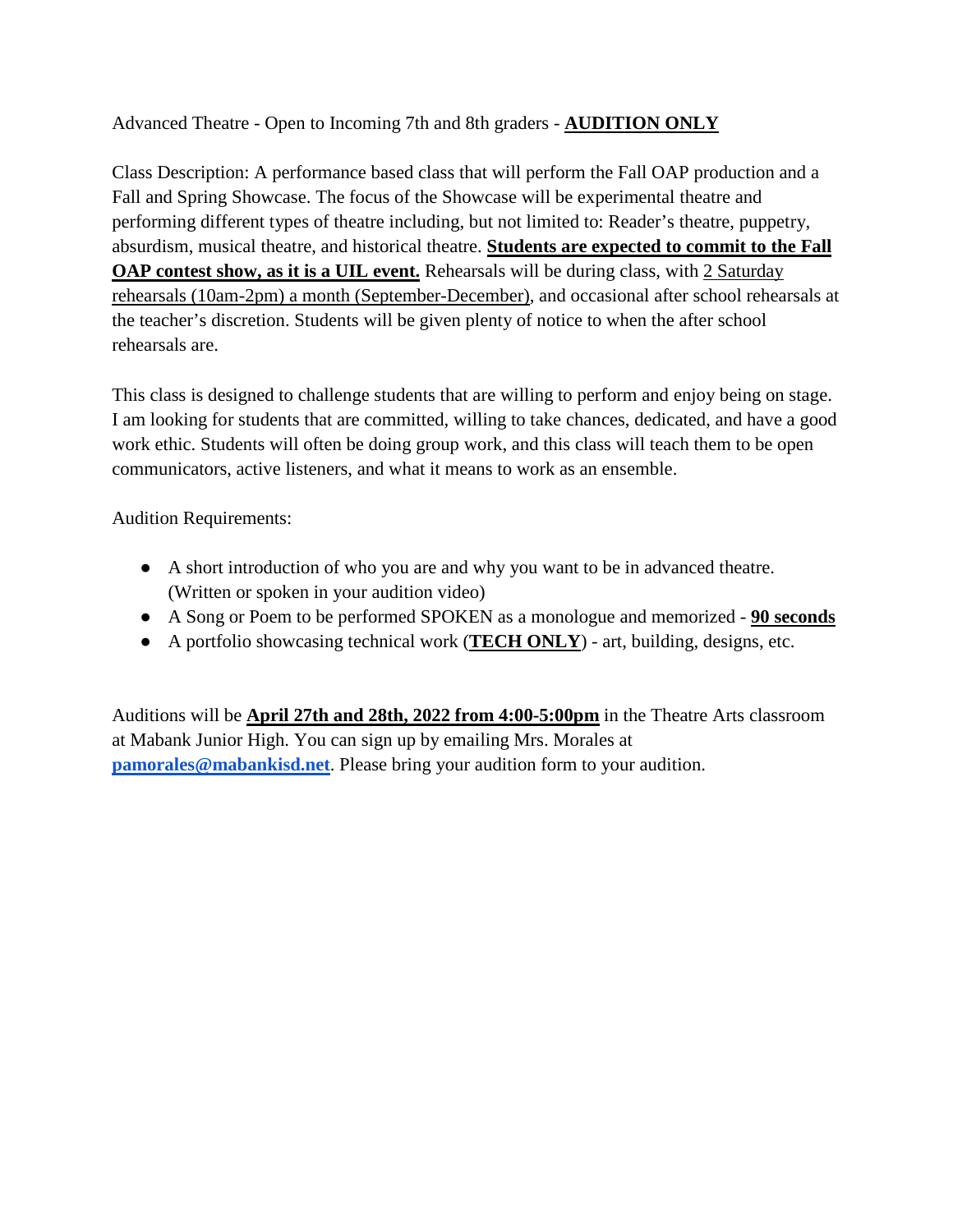# **Audition Form Name:\_\_\_\_\_\_\_\_\_\_\_**

#### **Advanced Theatre Class**

#### **What to Bring:**

**Acting: Your chosen monologue and audition form.**

**Tech: Any and all art, designs, or tech experience, and audition form.**

## **Previous Acting/Tech Experience (if any)**

## **Are you interested in doing tech?**

☐**Yes** ☐**No**

**If so, which crew?**

☐**Set** ☐**Costumes** ☐**Sound** ☐**Lights** ☐**Hair/Make Up** ☐**Stage Management** ☐**Props**

☐**Any**

## **Tell me why you believe you should be chosen to be in this class. (At least 3 complete sentences)**

**Parent/Guardian Signature:** 

**\_\_\_\_\_\_\_\_\_\_\_\_\_\_\_\_\_\_\_\_\_\_\_\_\_\_\_\_\_\_\_\_\_\_\_\_\_\_\_\_\_\_\_\_\_\_\_\_\_\_\_\_\_\_\_\_\_\_\_\_\_\_\_\_\_\_\_\_\_\_\_\_\_**